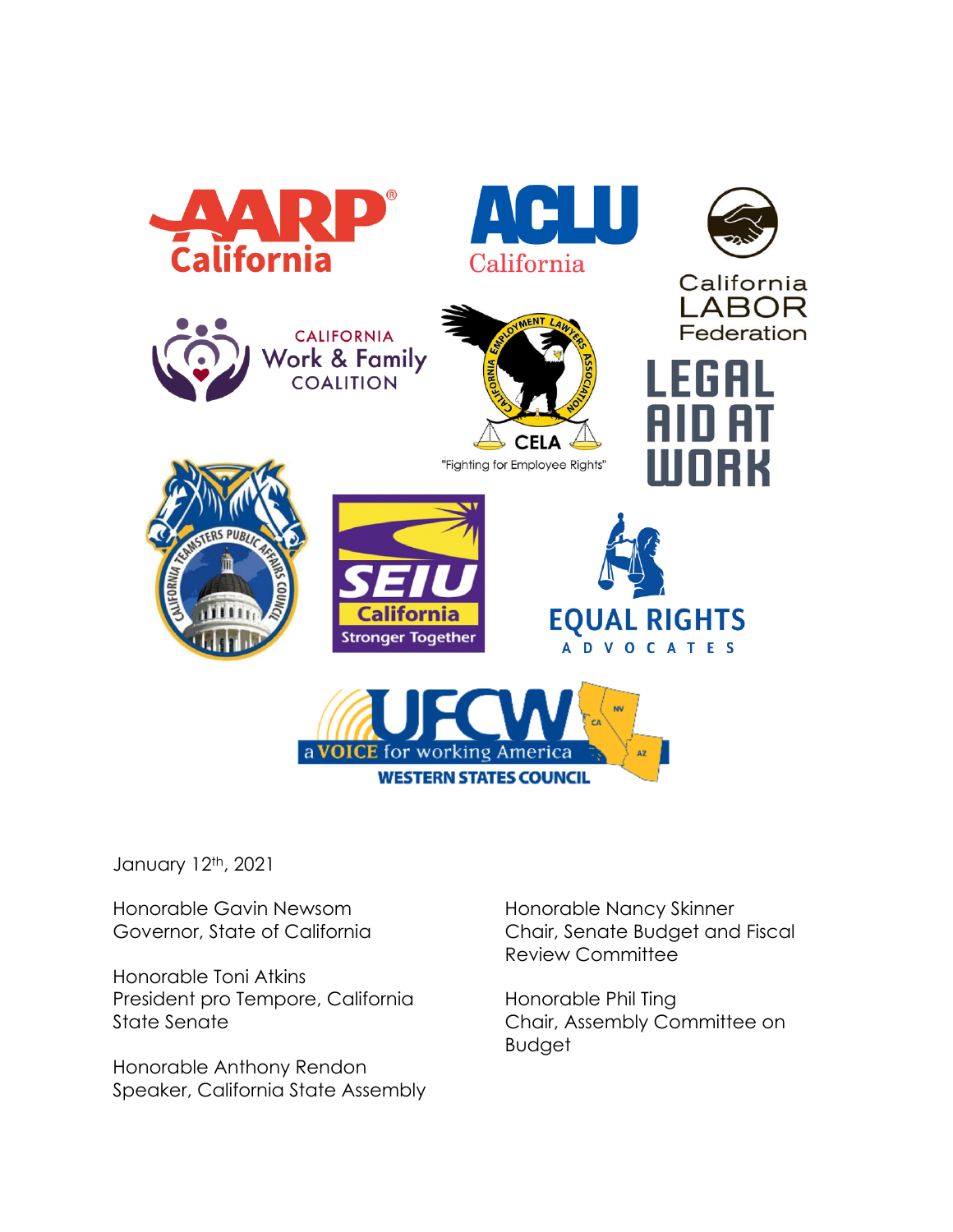# To: Governor Newsom and the California State Assembly and Senate

#### **The undersigned 115 organizations respectfully request that the California Legislature take immediate action to expand emergency paid sick days and to protect California's families.**

On January 1, 2021, millions of workers across the state lost access to paid sick days. In December, President Trump signed a \$900 billion pandemic relief bill, which includes funding for employers to provide Paid Sick Days and Paid Family and Medical Leave, but notably excluded the right for workers to actually take the paid time off when they need it. As a result, many workers who have been exposed to COVID-19 or believe they have COVID-19 will have to choose between staying home, losing their pay, and risking being fired, or going to work and potentially infecting their coworkers and community. Workers will be forced to face this impossible choice at the same moment that COVID-19 cases are surging across the country and hospitals across the state have reached 0% ICU capacity.[1] At the same time, California employers who choose not to provide paid time off will leave millions of dollars in federal funding on the table, when it should be going to workers who need the time off and who will put the money back into the state's economy.

This is not the time to let critical worker protections expire. California recently surpassed more than 2 million confirmed COVID-19 cases. On January 5th, the average California rate of positive COVID-19 tests over the past seven days reached 15%.[2] [3] This has occurred with the FFCRA protections in place. If California does not take action to allow workers to follow public health advice and stay home when sick, quarantining or caring for a family member with COVID-19, we can expect infection rates to soar even higher. The state of California needs to act immediately to prevent needless suffering and death.

### **The undersigned 115 organizations respectfully request that the California Legislature take immediate action to expand emergency paid sick days and paid family and medical leave protections to ensure that:**

- **All California workers with a COVID-19 diagnosis can take time off from work to recover without losing their job or pay.**
- **All California workers ordered to quarantine or self isolate are able to do so without losing their job or pay.**
- **All California workers who need to care for a family member who has COVID-19 or must self isolate or quarantine due to COVID-19 are able to do so without losing their job or pay.**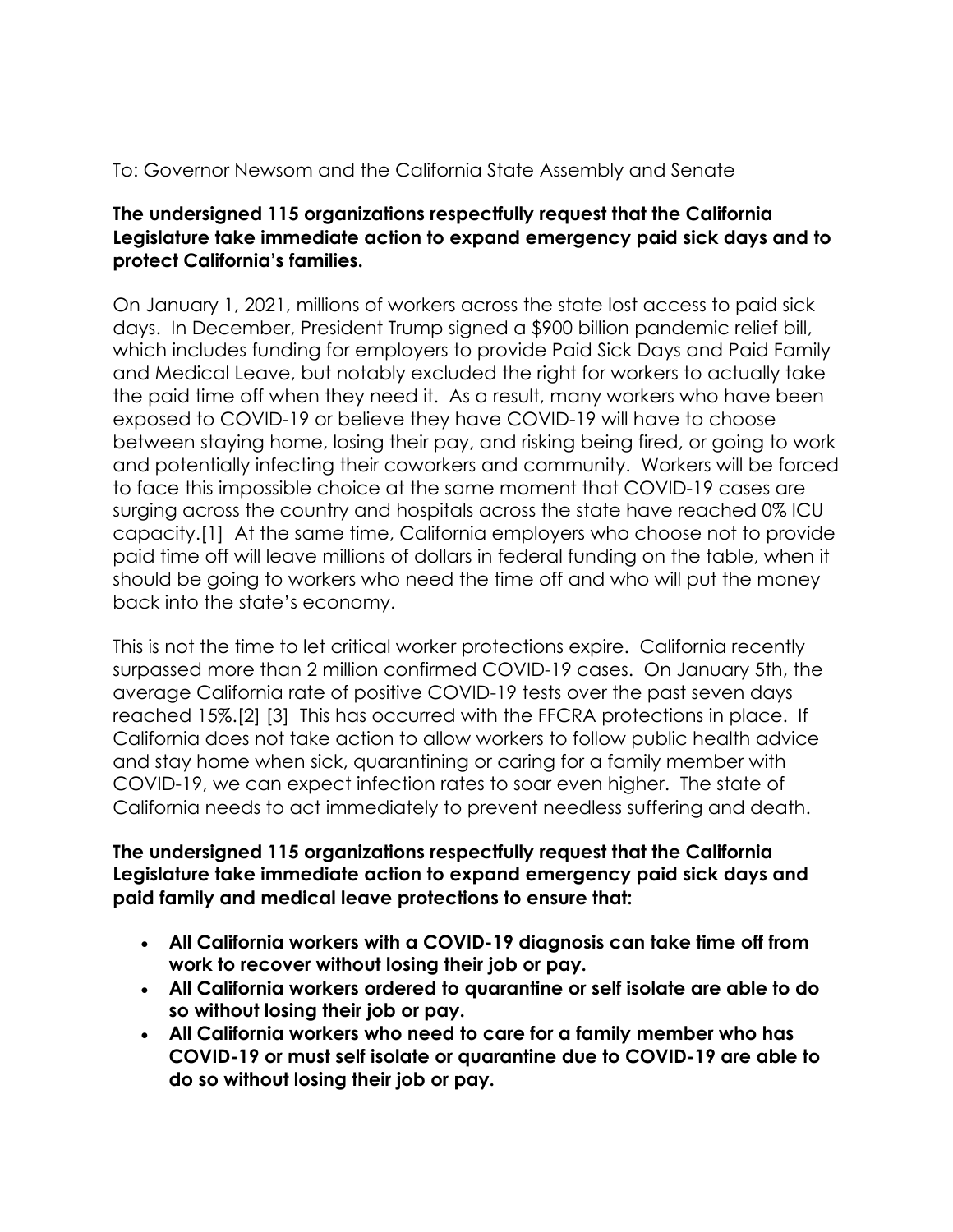- **All California workers who need to care for a child or dependent family member whose normal school or care is unavailable due to COVID-19 are able to do so without losing their job or pay.**
- **All California workers are able to receive the COVID-19 vaccine and recover from its side effects without losing their job or pay.**

California needs to ensure that no worker who stays home when sick or ordered to quarantine or self isolate to protect public health can be fired and that no worker has to choose between missing out on essential income and endangering their family and community. A COVID-19 diagnosis is stressful enough; California workers should not also have to fear job and income loss.

### **Life-Saving Federal and State Paid Sick Leave Laws Expired January 1, 2021, as California Faces the Worst of the COVID-19 Crisis.**

In March 2020, the United States Congress passed the Families First Coronavirus Response Act (FFCRA).[4] This act required employers with fewer than 500 employees to offer two weeks of job-protected paid leave to employees who were not able to work because of isolation or quarantine orders, COVID-19 illness, the need to care for ill or quarantining family, or the need to care for children whose normal care was unavailable because of COVID-19. Parents needing to care for children whose normal care was unavailable were provided access to an additional 10 weeks of paid leave to care for their children. This Act was designed based on the evidence available at that time, and as such, was written to expire on January 1, 2021.

The FFCRA took an important first step to protect workers, but based on some estimates, left out up to 80% of California's workforce. So, the state stepped in. On April 16, 2020, Governor Newsom issued an executive order providing all those working in the food industry but left out of the FFCRA with two weeks of job-protected paid leave for their own COVID-19 related need to quarantine or isolate. Following this, on September 09, 2020, the Governor signed AB 1867, which extended these two weeks of job-protected paid sick leave to all workers not covered by the FFCRA for their own need to isolate or quarantine until the later of January 1, 2021 or when the FFCRA Emergency Paid Sick Leave provisions ended.

But Congress has failed to extend FFCRA Emergency Paid Sick Leave. While it extended some employers' access to tax credits if they choose to provide jobprotected paid sick leave, it has not extended the requirement that employers provide that job-protected paid leave. As a result, on January 01, 2021, millions of workers across the state are now forced to choose between endangering their job or endangering the public health.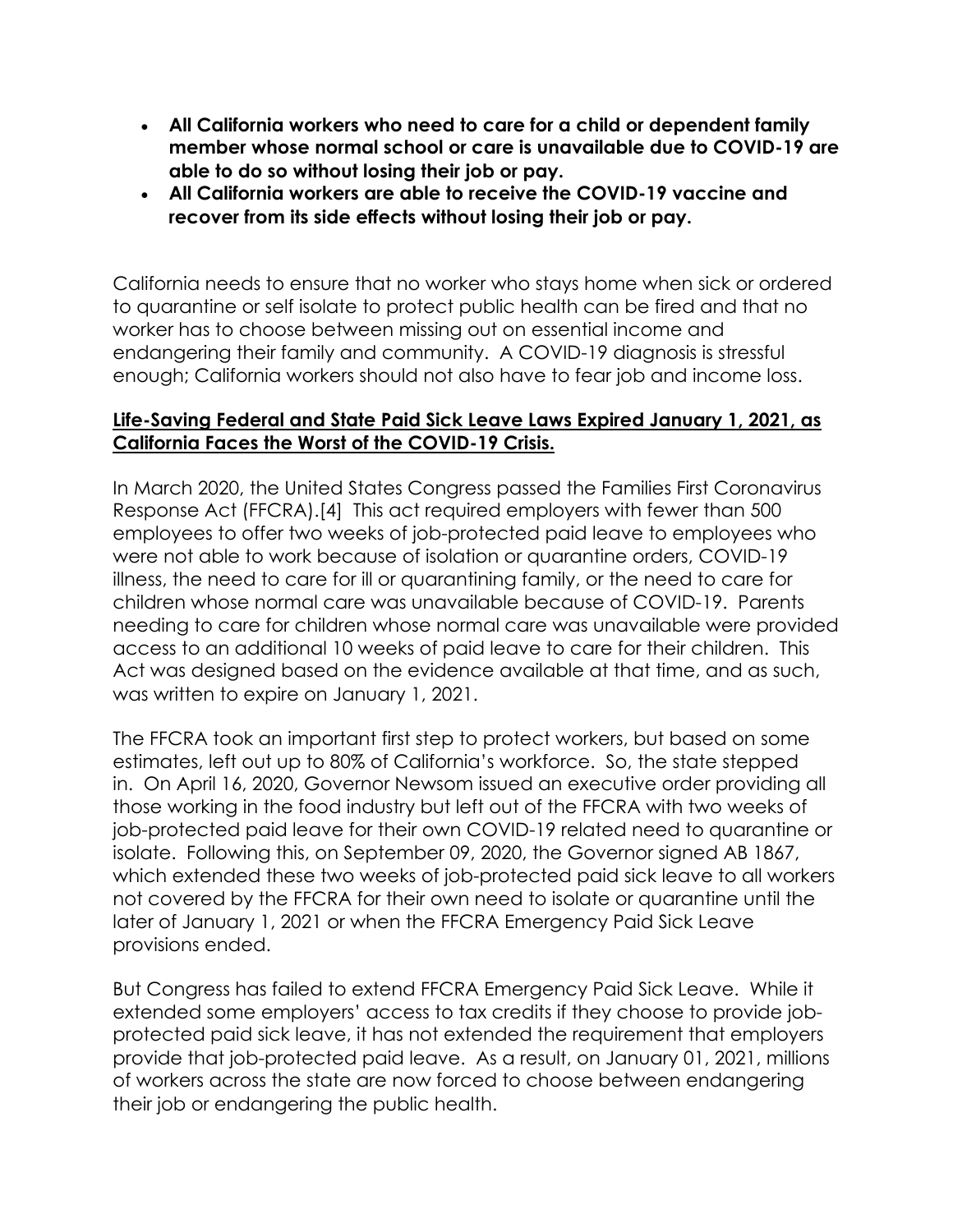# **Californians Urgently Need Paid Sick Leave to Save Lives and Slow the Spread of COVID-19.**

Forcing workers to make this choice is indefensible, given the significant research showing that job-protected paid sick leave is imperative to fighting this pandemic. According to one study, during the H1N1 pandemic, lack of access to paid sick leave increased the number of cases of influenza-like illnesses across the United States by an estimated 5 million, including 1.2 million cases among the U.S. Hispanic population.[5] Paid sick leave has been shown to overall reduce workplace absences, reduce the spread of contagious disease, decrease the number of workplace accidents, and increase productivity, benefiting the economy as a whole.[6]

Notably, one study found that job-protected paid sick leave has already been effective in fighting COVID-19. States whose workers newly gained access to paid sick leave through the FFCRA saw four hundred fewer confirmed cases per day, translating into approximately one case prevented for every 1,300 workers per day.[7] Additionally, those with access to job-protected paid sick leave are more likely to seek preventative and medical care, both essential to curbing the spread of COVID-19. At this moment, when testing is absolutely critical and we will soon need workers to take time off from work to get vaccinated, making job-protected paid leave available is all the more important.

Further, COVID-19 has devastated our state and particularly communities of color. In Los Angeles, Latino and Black residents are twice as likely to die from COVID-19 as white residents. UCLA's Latino Policy and Politics Initiative concluded that increasing access to health care and paid sick leave for essential workers was necessary to stop the spread. San Francisco Department of Public Health has similarly reported that rates continue to soar among lowincome workers and the Latino community, with 1 in 10 Latino residents testing positive for COVID-19 at its Mission test site.

If California fails to extend paid sick days and family and medical leave protections, we can expect more spread of COVID-19, meaning more pain and suffering, more deaths, and continued economic devastation.

#### **California Must Act Now to Extend Paid Sick Leave.**

California needs to act to ensure that workers can access job-protected paid time off when they are unable to work because they have COVID-19, have been exposed to COVID-19, or need to care for family because of COVID-19. Not only has the FFCRA's Emergency Paid Sick Leave expired, but all of the protections that the state of California chose to put into place to fill its gaps, have also expired. If the state does not act, we can expect the spike in cases to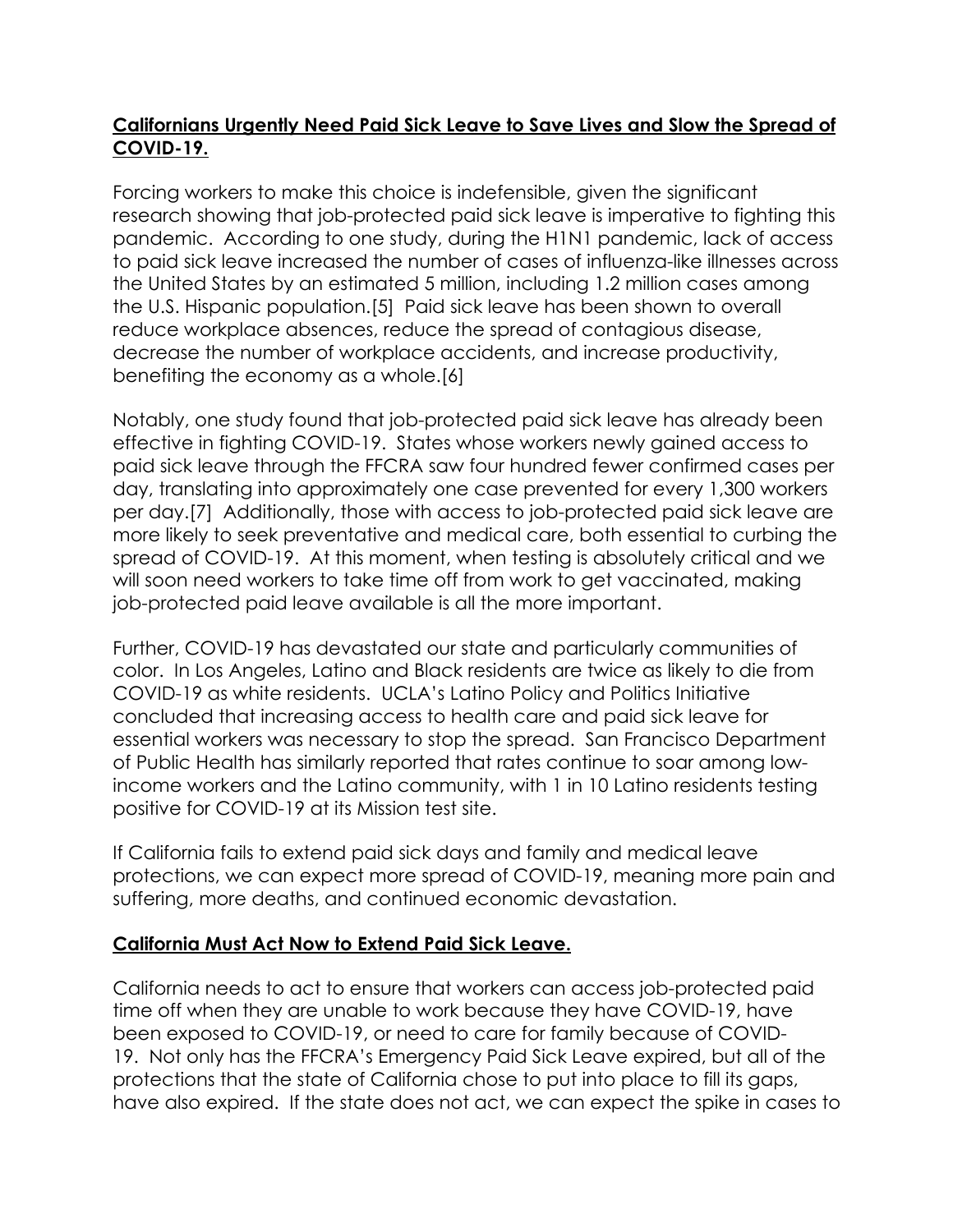continue to grow. It is in all of our interests to make sure that workers who are sick or exposed to the virus can stay home.

We are writing to ask that you take immediate action to ensure that sick and exposed workers can stay home without risking their jobs and their families' economic security. The spread of COVID-19 will not wait; we need action now.

Sincerely,

9to5 A Better Balance AARP California ACLU of CA Asian Americans Advancing Justice - CA Asian Law Alliance Association of California Caregiver Resource **Centers** Baby Cafe Bakersfield Bet Tzedek Legal Services Black Leadership Kitchen Cabinet **BreastfeedLA** Bright Beginnings/Comienzos Brillantes Business & Professional Women of Nevada **County** California Advocates for Nursing Home Reform California Breastfeeding Coalition California Child Care Resource & Referral **Network** California Conference Board of the Amalgamated Transit Union California Conference of Machinists California Employment Lawyers Association California Labor Federation California Immigrant Policy Center California Latinas for Reproductive Justice California Pan-Ethnic Health Network California Partnership to End Domestic Violence California Teamsters Public Affairs Council California WIC Association California Women's Law Center California Work & Family Coalition Campbell High School Teachers Association Causa Justa :: Just Cause Center for Excellence in Nonprofits Center for Workers' Rights Centro Binacional para el Desarrollo Indigena Oaxaqueño Centro Legal de la Raza Child Care Law Center CLUE Justice Community Legal Services in East Palo Alto Disability Rights California Disability Rights Legal Center East Bay Alliance for a Sustainable Economy Educators for Peaceful Classrooms and **Communities** Electric Universe, LLC Ella Baker Center for Human Rights Employees Rights Center Engineers and Scientists of California Equal Rights Advocates Family Values @ Work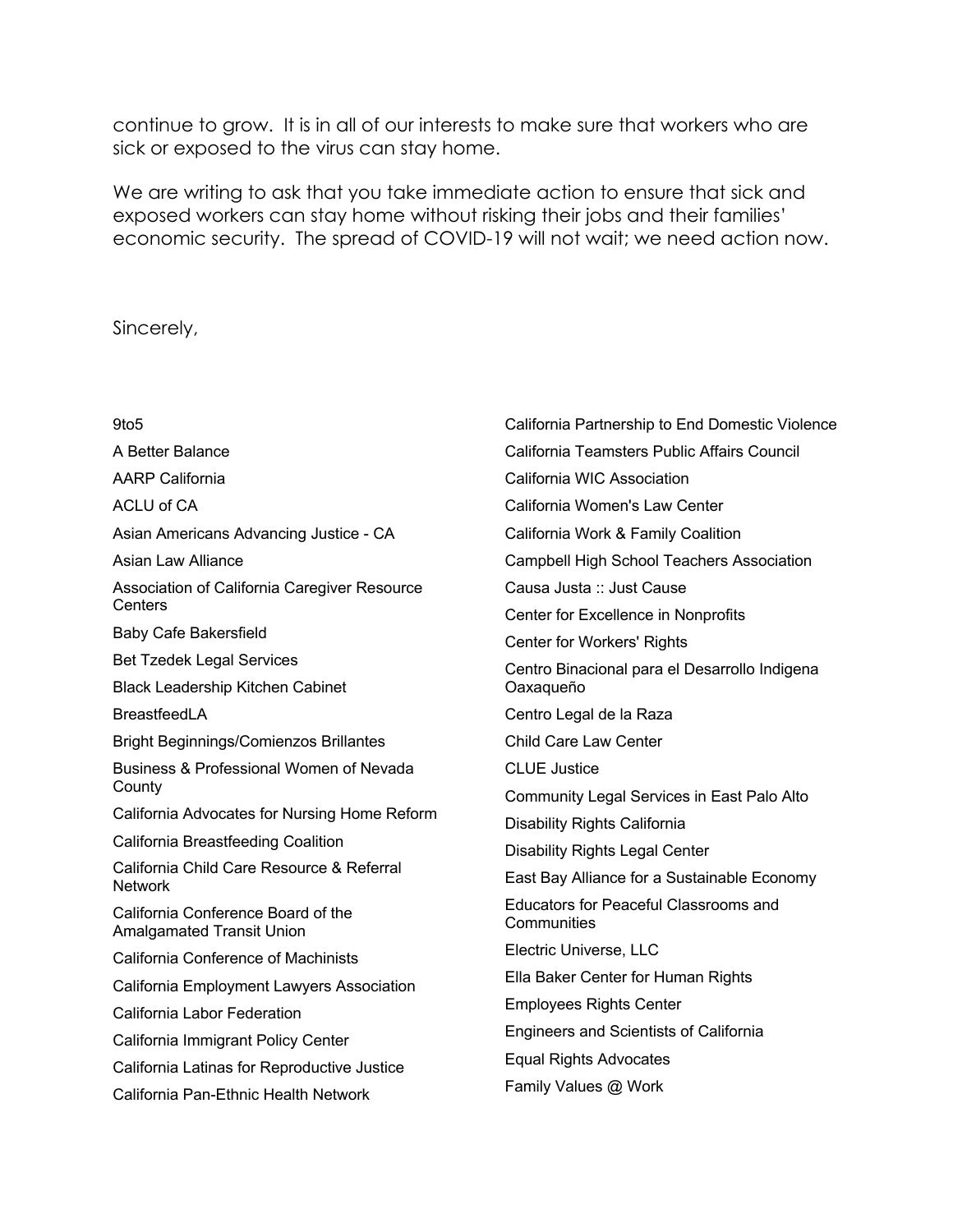Family Violence Appellate Project First 5 Association of CA Food Empowerment Project Frente Indigena de Organizaciones Binacionales Friends Committee on Legislation of California Gardner Health Services Goldenway Consulting Graton Day Labor Center Healthy Kids Happy Faces Human Impact Partners IFPTE Local 21 Inland Equity Partnership IUCC Advocates for Peace & Justice Justice at Last KIWA Korean Community Center of the East Bay LA Alliance for a New Economy LA Best Babies Network La Raza Centro Legal Latinas Contra Cancer Latino Coalition for a Healthy CA Law Foundation of Silicon Valley Legal Aid at Work Legal Aid of Marin LOOM MACLA/Movimiento de Arte y Cultura Latino Americana Mi Familia Vota NARAL Pro-Choice California National Council of Jewish Women Los Angeles National Employment Law Project National Multiple Sclerosis Society National Partnership for Women & Families National Writers Union, Northern California **Chapter** North Bay Jobs with Justice

North Bay Labor Council One Fair Wage Orange County Equality Coalition Pacific Yearly Meeting Youth Programs Padres Unidos Paid Leave for the United States (PL+US) Parent Voices CA PICO California Project MORE Public Counsel Public Law Center Restore Oakland ROC The Bay San Mateo Labor Council Santa Clara County Wage Theft Coalition SEIU California Silicon Valley Rising SJSU Human Rights Institute SOMOS Mayfair South Bay Baby Care Nursing Services, Inc. Street Level Health Project The Central Valley Urban Institute The Jewish Center for Justice UAW 2865 UAW Local 5810 UNITE HERE United Food and Commercial Workers Western States Council Utility Workers Union of America West Valley Community Services Women For: Orange County Women's Foundation California Work Equity Working Partnerships USA Worksafe